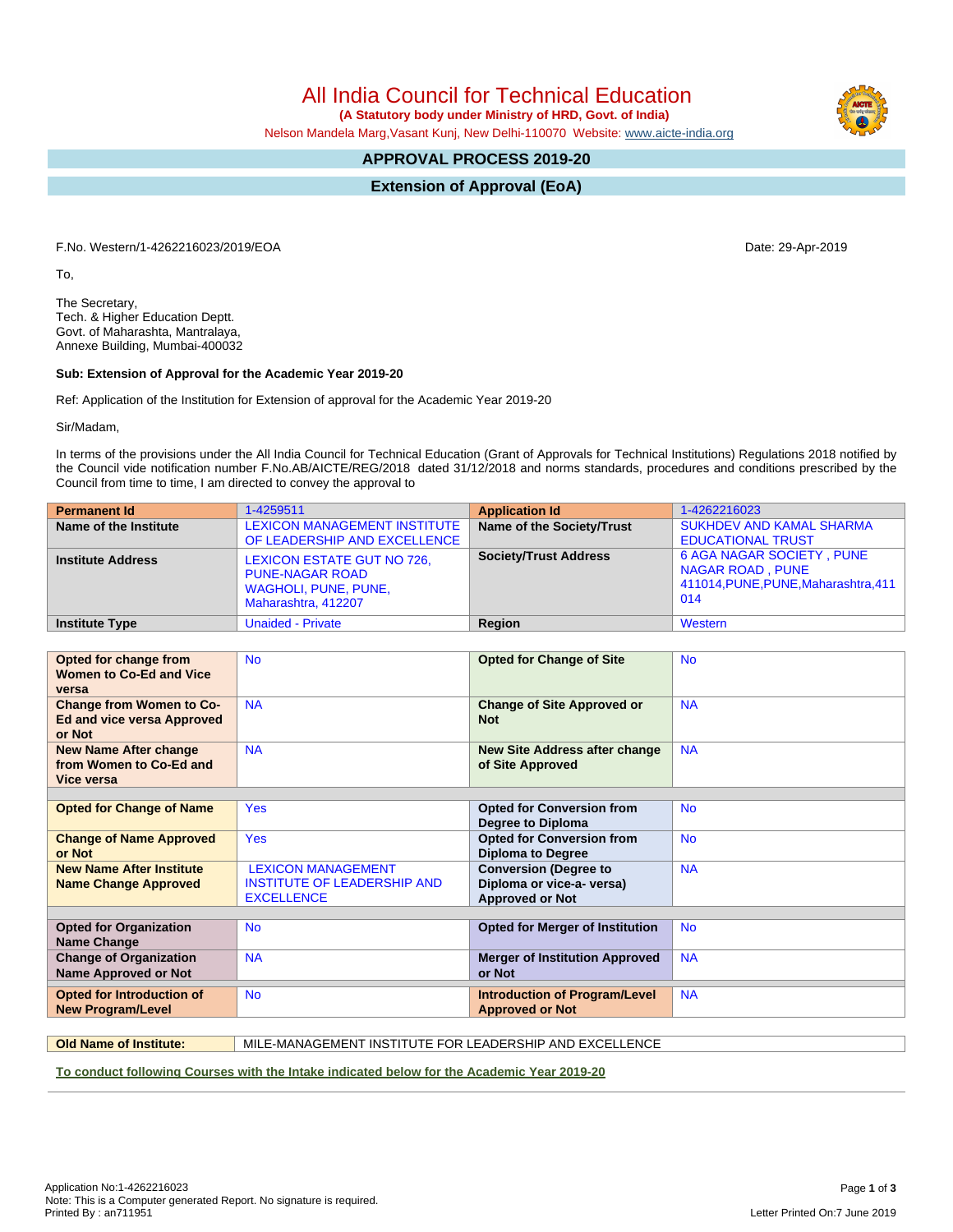| Program                                                                                                                                                                                                                                                                                                                                                                                                                                                                                                                                                                                                                                                                                                                                                                |                         | Shift                   | Level                                                        | Course                                                                                                        | FT/PT+    | Affiliating Body<br>(Univ/Body) |                                  | Intake Approved for<br>2019-20 | <b>NRI Approval</b><br>Status | quota/ OCI/<br>Approval Status<br>PIO/FN/Gulf |  |
|------------------------------------------------------------------------------------------------------------------------------------------------------------------------------------------------------------------------------------------------------------------------------------------------------------------------------------------------------------------------------------------------------------------------------------------------------------------------------------------------------------------------------------------------------------------------------------------------------------------------------------------------------------------------------------------------------------------------------------------------------------------------|-------------------------|-------------------------|--------------------------------------------------------------|---------------------------------------------------------------------------------------------------------------|-----------|---------------------------------|----------------------------------|--------------------------------|-------------------------------|-----------------------------------------------|--|
| <b>MANAGEMENT</b>                                                                                                                                                                                                                                                                                                                                                                                                                                                                                                                                                                                                                                                                                                                                                      |                         | 1st                     | <b>POST</b><br><b>GRADUA</b><br>TЕ<br><b>DIPLOMA</b>         | <b>POST</b><br><b>GRADUATE</b><br><b>DIPLOMA IN</b><br><b>MANAGEMENT</b><br>(MARKETING<br><b>AND FINANCE)</b> | <b>FT</b> | <b>None</b>                     |                                  | 180                            | <b>NA</b>                     | <b>NA</b>                                     |  |
| <b>MANAGEMENT</b>                                                                                                                                                                                                                                                                                                                                                                                                                                                                                                                                                                                                                                                                                                                                                      |                         | 1st                     | <b>POST</b><br><b>GRADUA</b><br>ТE<br><b>CERTIFIC</b><br>ATE | <b>HUMAN</b><br><b>RESOURCE+</b><br><b>INTERNATIONAL</b><br><b>BUSINESS##</b>                                 | <b>FT</b> | <b>None</b>                     |                                  | 60                             | <b>NA</b>                     | <b>NA</b>                                     |  |
| +FT-Full Time,PT-Part Time<br>## Approved New Courses                                                                                                                                                                                                                                                                                                                                                                                                                                                                                                                                                                                                                                                                                                                  |                         |                         |                                                              |                                                                                                               |           |                                 |                                  |                                |                               |                                               |  |
| <b>Approved Vocational Courses for 2019-20:</b>                                                                                                                                                                                                                                                                                                                                                                                                                                                                                                                                                                                                                                                                                                                        |                         |                         |                                                              |                                                                                                               |           |                                 |                                  |                                |                               |                                               |  |
| Sr.No.                                                                                                                                                                                                                                                                                                                                                                                                                                                                                                                                                                                                                                                                                                                                                                 | Program                 |                         |                                                              | Level                                                                                                         |           | <b>Course (Specialization)</b>  | <b>Year of First</b><br>Approval |                                |                               | Intake Approved 19-20                         |  |
| 1.                                                                                                                                                                                                                                                                                                                                                                                                                                                                                                                                                                                                                                                                                                                                                                     |                         | <b>MANAGEMENT/ PGDM</b> |                                                              | <b>BACHELOR OF</b><br><b>VOCATION (B.</b><br>VOC)                                                             |           | <b>TRAVEL AND TOURISM</b>       | $2019$ <sup>§</sup><br>25        |                                |                               |                                               |  |
| 2.                                                                                                                                                                                                                                                                                                                                                                                                                                                                                                                                                                                                                                                                                                                                                                     | <b>MANAGEMENT/ PGDM</b> |                         | <b>BACHELOR OF</b><br><b>VOCATION (B.</b><br>VOC)            | <b>BFSI</b>                                                                                                   |           | $2019^{\frac{5}{2}}$            | 75                               |                                |                               |                                               |  |
| <b>Note for Vocational Courses</b><br>§ The Approval for the above vocational course is valid for TWO years for the institute to start vocational Courses (in academic year 2019-20 or 2020-<br>21) by getting Affiliation with respective University/ Board of Technical Education (BTE) /DTE/ Board of Technical Education & Training (BTET)/ affiliating<br>University (as applicable) and fulfilling State Govt. requirements for admission.<br>Notwithstanding, it shall be mandatory to seek Extension of Approval in academic year 2020-21 for the vocational courses along with EoA of<br>regular programme(s). This approval shall stand revoked in case regular EOA is not granted/withdrawn.<br><b>Important General Conditions for Vocational Courses:</b> |                         |                         |                                                              |                                                                                                               |           |                                 |                                  |                                |                               |                                               |  |
| It is mandatory to comply all the provisions as given in APH 2019-20 (Chapter V, Appendix 6 & others) and also to the 'Guidelines for Institutes<br>1.<br>Applying for Running Vocational Courses' uploaded at www.aicte-india.org/education/vocational-education                                                                                                                                                                                                                                                                                                                                                                                                                                                                                                      |                         |                         |                                                              |                                                                                                               |           |                                 |                                  |                                |                               |                                               |  |
| 2.<br>The Institute will ensure that the minimum batch size of 10 students shall be maintained.                                                                                                                                                                                                                                                                                                                                                                                                                                                                                                                                                                                                                                                                        |                         |                         |                                                              |                                                                                                               |           |                                 |                                  |                                |                               |                                               |  |
| The courses must be conducted as per the guidelines issued under SAMVAY (Skill Assessment Matrix for vertical advancement of Youth).<br>3.<br>Training under these courses must be aligned with the outcome at each level as prescribed under National Skill Qualification Framework<br>(NSQF) and provided by an approved SKP/Training partner.                                                                                                                                                                                                                                                                                                                                                                                                                       |                         |                         |                                                              |                                                                                                               |           |                                 |                                  |                                |                               |                                               |  |
| It shall be mandatory for the institute to upload the student details enrolled in the approved vocational courses on the AICTE portal, failing<br>4.<br>which the EoA shall not be provided for subsequent years.                                                                                                                                                                                                                                                                                                                                                                                                                                                                                                                                                      |                         |                         |                                                              |                                                                                                               |           |                                 |                                  |                                |                               |                                               |  |
| In case of any differences in content in this Computer generated Extension of Approval Letter, the content/information as approved by the Executive<br>Council / General Council as available on the record of AICTE shall be final and binding.                                                                                                                                                                                                                                                                                                                                                                                                                                                                                                                       |                         |                         |                                                              |                                                                                                               |           |                                 |                                  |                                |                               |                                               |  |
| Application No:1-4262216023                                                                                                                                                                                                                                                                                                                                                                                                                                                                                                                                                                                                                                                                                                                                            |                         |                         |                                                              |                                                                                                               |           |                                 |                                  |                                |                               | Page 2 of 3                                   |  |
| Note: This is a Computer generated Report. No signature is required.<br>Printed By: an711951<br>Letter Printed On:7 June 2019                                                                                                                                                                                                                                                                                                                                                                                                                                                                                                                                                                                                                                          |                         |                         |                                                              |                                                                                                               |           |                                 |                                  |                                |                               |                                               |  |

## **Approved Vocational Courses for 2019-20:**

| Sr.No. | Program                 | Level                                             | <b>Course (Specialization)</b> | <b>Year of First</b><br>Approval | Intake Approved 19-20 |
|--------|-------------------------|---------------------------------------------------|--------------------------------|----------------------------------|-----------------------|
|        | <b>MANAGEMENT/ PGDM</b> | <b>BACHELOR OF</b><br><b>VOCATION (B.</b><br>VOC) | <b>TRAVEL AND TOURISM</b>      | 2019 <sup>9</sup>                | 25                    |
| 2.     | <b>MANAGEMENT/ PGDM</b> | <b>BACHELOR OF</b><br><b>VOCATION (B.</b><br>VOC) | <b>BFSI</b>                    | $2019$ <sup>3</sup>              | 75                    |

## **Note for Vocational Courses**

## **Important General Conditions for Vocational Courses:**

- 1. It is mandatory to comply all the provisions as given in APH 2019-20 (Chapter V, Appendix 6 & others) and also to the 'Guidelines for Institutes Applying for Running Vocational Courses' uploaded at [www.aicte-india.org/education/vocational-education](https://www.aicte-india.org/education/vocational-education)
- 2. **The Institute will ensure that the minimum batch size of 10 students shall be maintained**.
- 3. The courses must be conducted as per the guidelines issued under SAMVAY (Skill Assessment Matrix for vertical advancement of Youth). Training under these courses must be aligned with the outcome at each level as prescribed under National Skill Qualification Framework (NSQF) and provided by an approved SKP/ Training partner.
- 4. It shall be **mandatory** for the institute to upload the student details enrolled in the approved vocational courses on the AICTE portal, failing which the EoA shall not be provided for subsequent years.